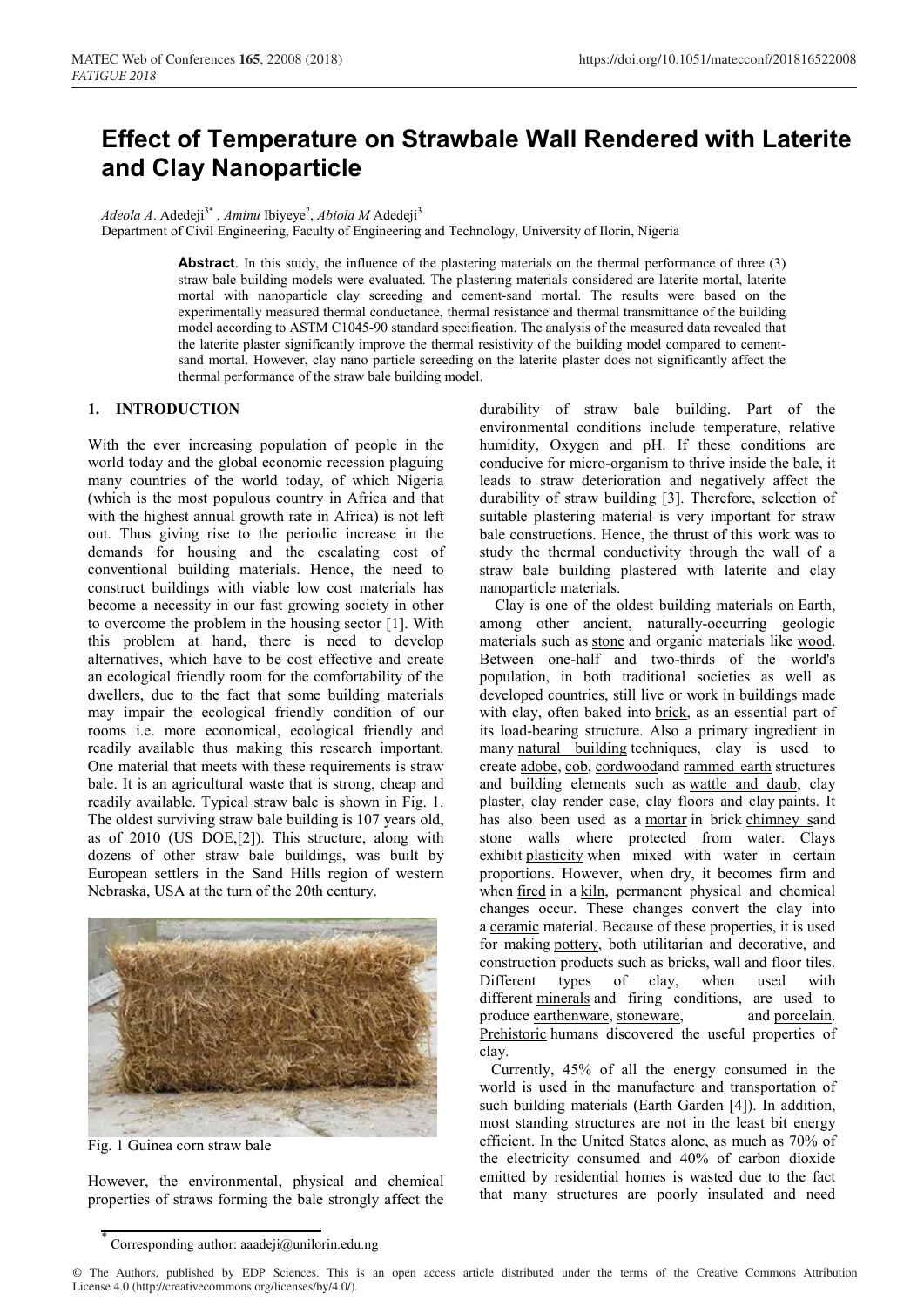excessive amounts of electricity and fuel to balance their energy inefficacies [5]. Energy and resource conservation have become a popular priority in today's construction industry. Whether it is to save energy costs or to genuinely act more sustainably, both commercial and non-for-profit interest groups have been growing more concerned on making buildings more "green". Green characteristics include efficient energy usage, water efficacy, decreased carbon dioxide emissions, increasing the utilization of natural light, and improvements in indoor air qualities. Current sustainable design and construction efforts can make energy efficient homes up to 90% less energy intensive than standard structures that are built to the same building code [5]. One method of building energy efficient structures is through straw bale construction. Building with straw bales has remarkable advantages that building with conventional materials such as wood, steel and concrete lack in terms of cost, abundance, and sustainability. However, the most distinct advantage of straw bale is that it is a highly efficient thermal insulator.

As this is true for individual grains of straw, baled straw is actually a very effective construction material because of its high density. To clarify the distinction between straw and straw bales, it can be compared to sheets of paper and a heavy bounded book. As sheets of paper are very weak and unstable individually, they work in the contrary when bounded together



Fig. 3: Typical straw bale wall [4]

Another misconception concerning straw bale is that it is hazardous in terms of combustion. However, because straw bales are densely compacted, they are actually very fire resistant as there is limited oxygen within the bale to permit combustion. Fig. 3 shows a typical straw bale wall.

## **2. Materials and Methods**

## **2.1 Description of Straw bale building Model**

In order to evaluate the influence of plastering material on the thermal conductivity in a straw bale building, three building models (A, B and C) of the same scaled dimension of 400 mm x 300 mm in plan and 400 mm in height on scale 1:100 representing a standard room of 4 m x 3 m x 4 m, were constructed of straw bale wall. The thickness of the wall is 110 mm.

# **2.2 Materials**

The materials used for the study are: dry guinea corn straw with maximum diameter of 20 mm, binding wire, laterite, earth clay, ordinary Portland cement of grade 42.5 conforming to BS 12 [6], naturally occurring river sand, portable water conforming to [7], wood for the window and door frame, asbestos for the ceiling and aluminium roofing sheets.

# **2.3 Soil Characterisation**

The particle size distribution for the laterite material used for the rendering was determined by standard sieve analysis test while clay materials passing Nano sieve was used for the plastering. The moisture content of the soil samples was determined in accordance with BS 1377 [8].

The straws whose average diameter is 20 mm were cut into equal lengths of 400 mm to achieve the height of the scaled building model except at the window and door locations where the lengths were adjusted to fit the model geometry. The baling was achieved by vertically stacking the straws in a wooden mould until it is no longer possible to add more straws. The packed straws were tied together with binding wire at near the top quarter along the straw length. The baled straws were then carefully pushed out of the mould with the wooden base plate specially designed to achieve this, thereafter another binding wire were tied in turn at the middle and bottom quarter along the straw length to ensure adequate rigidity and firmness of the baled straws. Fig. 4 shows some of the baled straws



Fig. 4 Stalked straw bale

The straw bale walls in building model A was plastered with laterite mortal (laterite and water). The optimum moisture content for the laterite, determine in accordance with BS 1377 [8], was used to form the laterite mortal. Model B was similar to model A except that the laterite plaster was rubbed with nano particle clay mortal to achieve smooth surface. The control model, C was plastered with cement-sand mortal of 1:5 mix proportion. The thickness of the plastering for all the models was 15 mm. The plastered straw bale wall was cured for 7 days before joining with mortal to form the building model. Fig.s 5 and 6 show the straw bale building model under construction.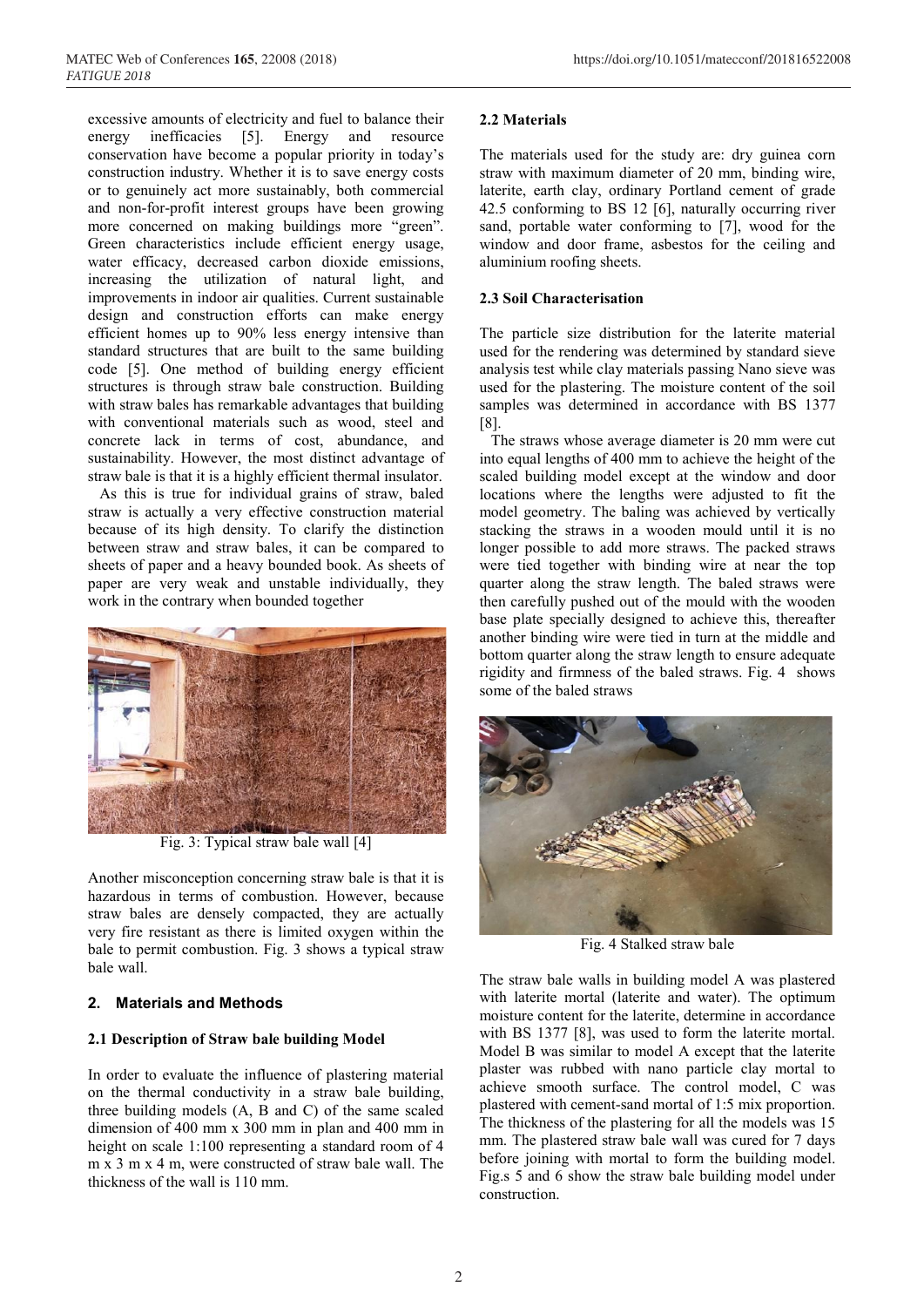#### **3.6 Thermal Conductivity Test**

The thermal conductivity through the walls of the building models were measured in accordance with [9] standard specifications. The heating was generated through hot plate while the temperatures were recorded using a data logger with sensors positioned at surfaces of the wall (inside and outside), centre of the building model as well outside the building model. The test was carried out for both isolated (window and door closed) and open room conditions. The temperatures were recorded at intervals of 10 minutes over a period of one hour. Figs 5 and 6 show the experimental setup for the building model A and model C.



Fig. 5 Temperature test on model plastered with laterite



Fig. 6 Temperature test on model b plastered with laterite and rubbed with clay

The thermal conductivity (C), thermal resistivity (R) and thermal transmittance otherwise known as overall coefficient of heat transfer (U) for the models were obtained using the following models as given is ASTM C 1045[9]:

$$
C = QA(Th-Te)
$$
 (1)

$$
R = C - 1 \tag{2}
$$

$$
U = QA(T1-T2) \tag{3}
$$

Where: Q is the time rate of one-dimensional heat flow through the metering area of the test apparatus,  $W =$ 

1200 W, Th is the area-weighted temperature of specimen hot surface, K, Tc is the area-weighted temperature of the specimen cold surface,  $K$ ,  $T_1$  is the area-weighted air temperature 75 mm or more from the hot side surface, K, T2 is the area-weighted air temperature 75 mm or more from the cold side surface, K, A is the wall area,  $m<sup>2</sup>$ 

#### **4.0 Results and Discussions**

#### **4.1 Properties of the lateritic soil**

#### *4.1.1 Moisture content and Dry density*

Fig. 7 illustrates the graph of dry density against the moisture content of the laterite material used for the plastering. From the Fig., the optimum moisture content for the laterite is 8.7 % while the maximum dry density is  $17.77 \text{ kg/m}^3$ .



Fig. 7: Dry density versus moisture content for the Laterite material

#### *4.1.2 Particle size distribution*

The result of particle size distribution is necessary for soil classification. The particle size distribution for the laterite material is shown Fig. 4. From the graph, the following parameters were obtained:

Effective size 
$$
D10 = 0.26
$$
 mm  
 $D30 = 0.43$  mm  
 $D60 = 0.74$  mm

Coefficient of uniformity,  $CU = D60 / D10 = 2.85$ 

Coefficient of curvature,  $CC = (D30)^2 / (D60 * D10) =$ 0.96

Fineness modulus,  $FM = (summ of % cumulative)$ weight retained between 8mm to 0.15mm sieve size) / 100, FM =  $2.82$ 

Therefore, the soil is classified as "Gravelly lateritic soil" and "A-2-6 Laterite according to the AASHTO classification system.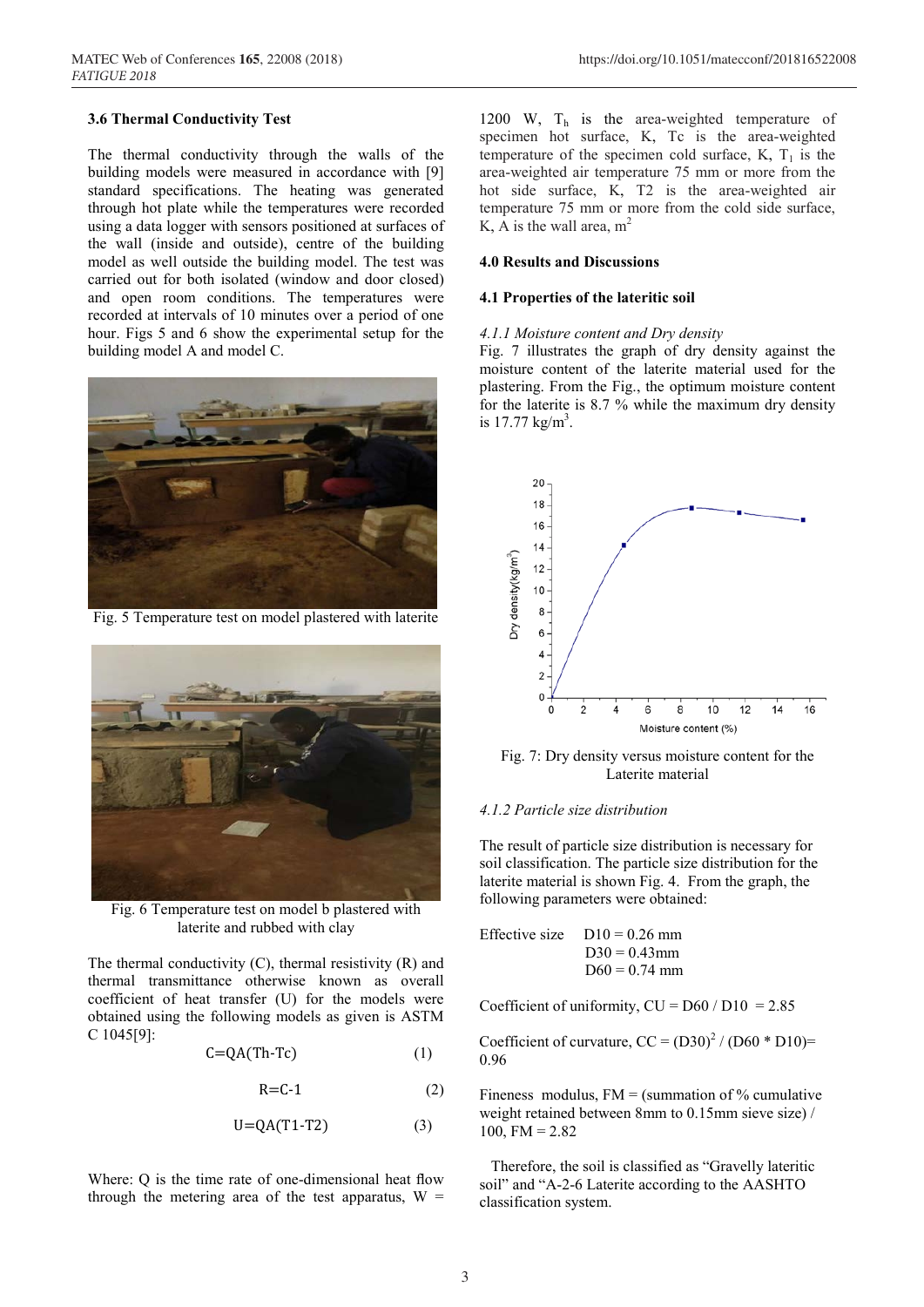

Fig. 8: Laterite particle size distribution curve

#### **4.2 Thermal Conductivity**

Fig.s 10 and 11 compared the results of thermal conductivity tests on the straw baled building models for closed and open room conditions. From the graph, the straw baled building plastered with cement-sand mortal (model C) has the highest thermal conductivity. The implication is that the thermal resistance of the cement sand mortal is lower compared to that of clay materials (model A and model B).

Therefore, the laterite mortal is more thermal effective than the cement-sand mortal. Furthermore, rubbing laterite render with clay nanoparticles does not significantly influence the thermal conductivity of the straw bale building models. Therefore, laterite plastered building (model A) and laterite plastered model rubbed with nano particle clay (model B) showed similar thermal performance.



Fig. 9 Thermal conductivity versus time for closed/isolated strawbale building

#### **4.2 Thermal Transmittance**

Fig.s 8 and 9 also compared the thermal tranmittance values for the straw baled building models under closed and open room conditions. The result is similar to that of thermal conductivity. The straw baled building plastered with cement-sand mortal (model C) showed the highest thermal transmittance.

This implies that the laterite material provides beter thermal insulation for both the straws inside the walls as well as the surrounding environment. However, the thermal performane of laterite plastered building (model A) and laterite plastered model rubbed with nano particle clay (model B) are not significantly different. This shows that the thermal insulating properties of both the clay and the latrite are very similar.



Fig. 10 Thermal conductivity versus time for opened strawbale building



Fig. 10 Thermal conductivity versus time for opened strawbale model